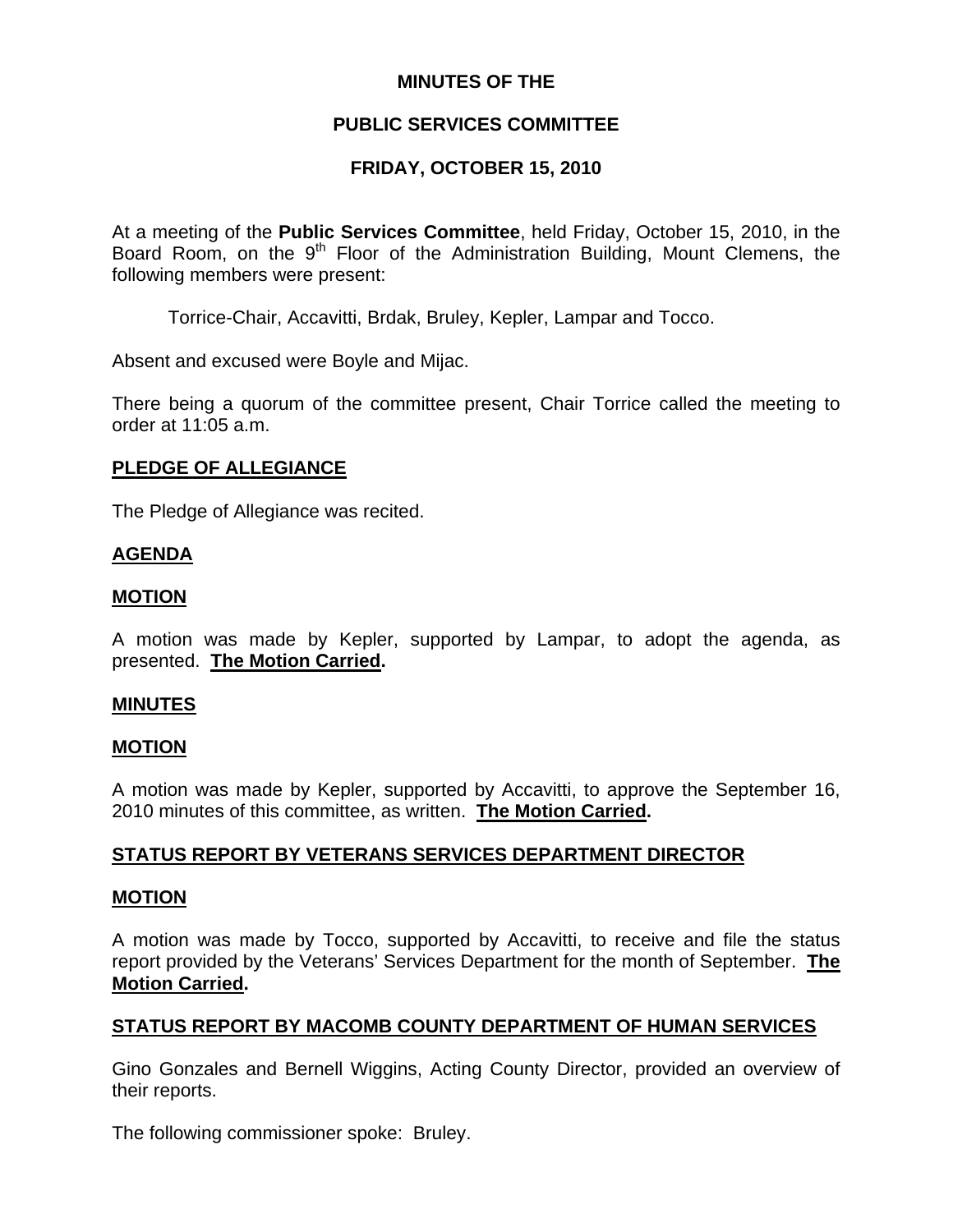### **MOTION**

A motion was made by Tocco, supported by Kepler, to receive and file the Caseload Trend Reports submitted by the Department of Human Services. **The Motion Carried.** 

#### **REQUESTS BY COMMUNITY SERVICES AGENCY FOR ACCEPTANCE OF FUNDS**

### **COMMITTEE RECOMMENDATION – MOTION**

A MOTION WAS MADE BY ACCAVITTI, SUPPORTED BY TOCCO, TO RECOMMEND THAT THE BOARD OF COMMISSIONERS APPROVE THE FOLLOWING:

AUTHORIZE THE COMMUNITY SERVICES AGENCY TO RECEIVE COMMUNITY DEVELOPMENT BLOCK GRANT FUNDS FROM THE CITY OF ROSEVILLE IN THE AMOUNT OF \$30,000;

AUTHORIZE THE COMMUNITY SERVICES AGENCY TO RECEIVE COMMUNITY DEVELOPMENT BLOCK GRANT FUNDS FROM THE CITY OF WARREN IN THE AMOUNT OF \$35,000;

AUTHORIZE THE COMMUNITY SERVICES AGENCY TO RECEIVE \$410,000 FROM THE DEPARTMENT OF HUMAN SERVICES TO PROVIDE WEATHERIZATION MEASURES AND CLIENT EDUCATION ACTIVITIES FOR LOW-INCOME FAMILIES;

AUTHORIZE THE COMMUNITY SERVICES AGENCY TO RECEIVE \$68,377 IN ARRA FUNDS FROM THE DEPARTMENT OF EDUCATION FOR THE COMMODITY FOOD PROGRAM AND

AUTHORIZE THE COMMUNITY SERVICES AGENCY TO RECEIVE ARRA FUNDS IN THE AMOUNT OF \$241,779 FROM THE FEDERAL EMERGENCY FOOD AND SHELTER PROGRAM THROUGH UNITED WAY FOR SOUTHEASTERN MICHIGAN.

#### **THE MOTION CARRIED.**

### **COMMUNITY SERVICES AGENCY DIRECTOR'S REPORT**

Carrie Fortune, Continuum of Care Coordinator, provided an overview of their accomplishments and activities that occurred during the past year and spoke about some of the changes that are going to affect the community care system.

#### **MOTION**

A motion was made by Tocco, supported by Kepler, to receive and file the report from Carrie Fortune, Continuum of Care Coordinator. **The Motion Carried.**